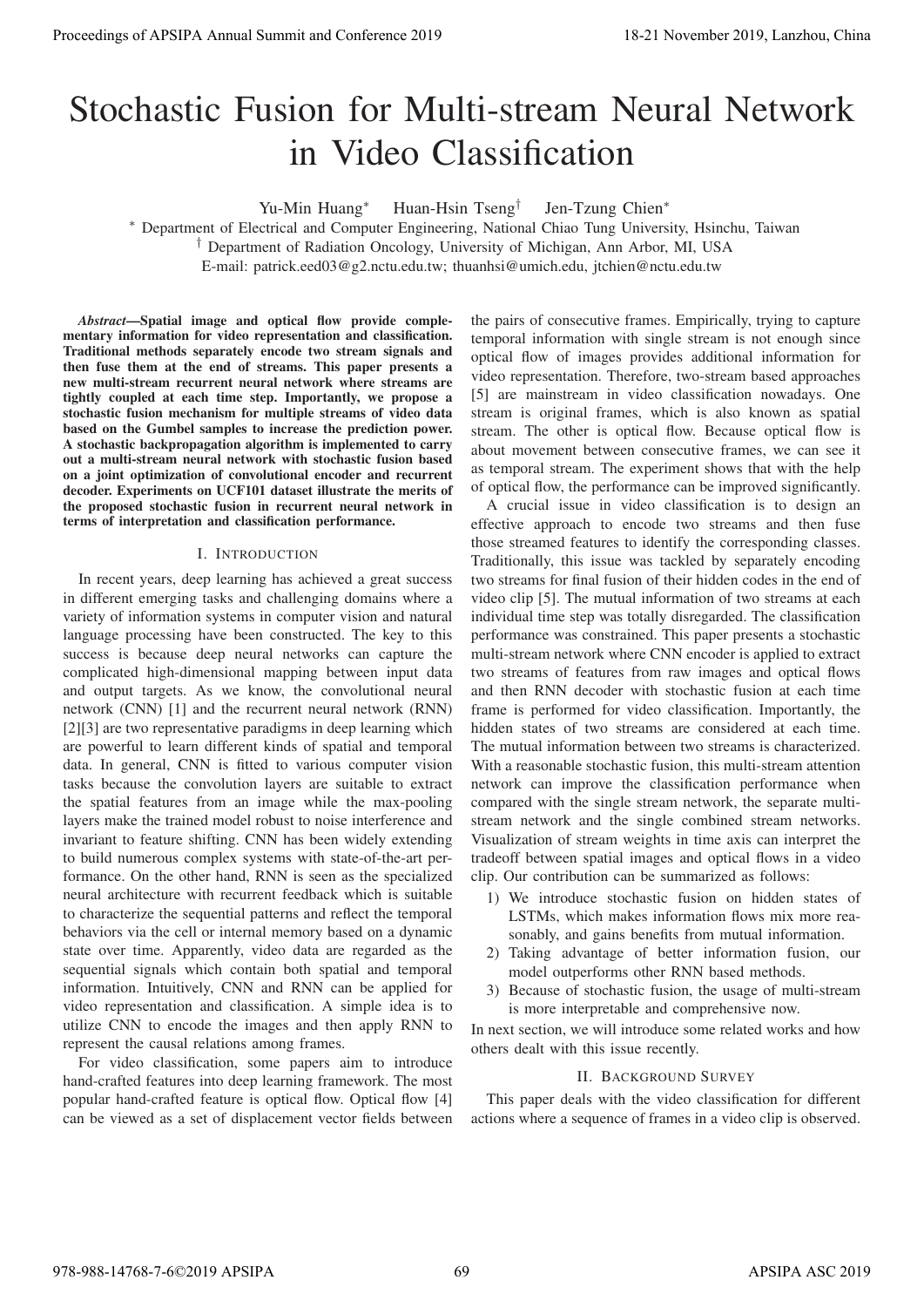Each static raw image depicts the spatial content at each time step. In addition to the spatial resolution manifested by a raw image at each time step, the optical flow [4] provides a complementary information besides visual representation. Relative to the spatial resolution from a single image frame, the temporal evidence based on the optical flow is calculated from consecutive frames which are collected at each time step. In particular, the optical flow by definition measures the displacement vector fields between pairs of consecutive frames. Such measurement provides instantaneous temporal dynamics at each time instant. In practice, the displacement vector fields can be further decomposed into horizonal and vertial directions according to the Euclidean coordinates, denoted as optical x and y respectively. Consequently, one has *three* aligned and complementary streams which can be combined to improve the accuracy for video classification. Without loss of generality, in the following discussion we simply formulate our solution as two-stream data, where in general our method can be straightforwardly extend to multiple streams [6].

# *A. Information Fusion*

A direct solution to characterize the long-term temporal information for stream data is based on the RNN or long short-term memory (LSTM) [7]. To use the two streams of video data, [8] combined the stream data at the embedding or encoding stage with CNNs and a single LSTM was then applied for video classification. More meaningfully, two data streams can be separately encoded by CNNs and individually processed by two different LSTMs. The optical flow reveals the movement of consecutive frames of temporal instants. Given the spatial stream and optical flow, two LSTMs can be separately run and jointly fused at the last time frame  $T$  [5], where this separate multi-stream network would perform better than the single spatial stream network for action recognition. However, the information integration can also be executed by the linear transformation and combination [9] or via the adaptive weight fusion [10]. The fused features was treated as a context vector for classification based on the support vector machine [11]. Overall, the movement in a video clip is highly correlated to the spatial scene, and thus treating the streams independently may suffer from the loss of video content. It is always encouraged to combine two streams early before the final stage. This study works toward refining the video task by synchronously fusing and exchanging different stream sources at each time step using a recurrent machine. Proceedings of APSIPA Annual Summit and Conference 2019<br>
For the line in the procedure of APSIPA Annual Summit and Conference 2019<br>
For the line in the conference 2019 in the conference 2019 in the conference 2019 in the

## *B. Stream Interpretation*

In fact, the fusion over different streams of features or embeddings can be interpreted in two ways with different perspectives. First, the fusion over steams is regarded as an *attention* over time-dependent latent codes in many temporal deep learning algorithms. The solutions to attention mechanism could be helpful for information fusion. In [12], the transformer was proposed to realize the attention mechanism [13] so as to achieve the claim that all the need for sequential learning was attention. In [14], the attention method was

introduced to fuse the multimodal features or hidden states over different time steps as a global view of the whole video. Attention was applied over time while we concern about the fusion over steams. On the other hand, a recent work, called the Markov RNN [15], [16], was proposed to characterize multiple *states* behind an observed sequence data based a stochastic Markov process. The scheme to indicate the discrete hidden state or identify the one-hot vector **z<sup>t</sup>** at each time frame **x<sup>t</sup>** can be adopted as a fusion mechanism to combine multiple streams if the sequences of stream data are observed. This paper is motivated to carry out a fusion mechanism over the state space based on a multi-stream RNN framework. A streamed LSTM is implemented in an efficient way.



Fig. 1. Multi-stream encoders and decoder for classification output.

#### III. MULTI-STREAM FUSION NETWORK

A multi-stream fusion network is built by the CNN stream encoder and the RNN fusion decoder with a stochastic fusion which are jointly trained by the backpropagation algorithm. Figure 1 shows the construction of CNN encoder and RNN decoder for finding classification output **y** of a video clip with the detailed descriptions provided below.



Fig. 2. CNN encoders for spatial images (top) and optimal flows (bottom).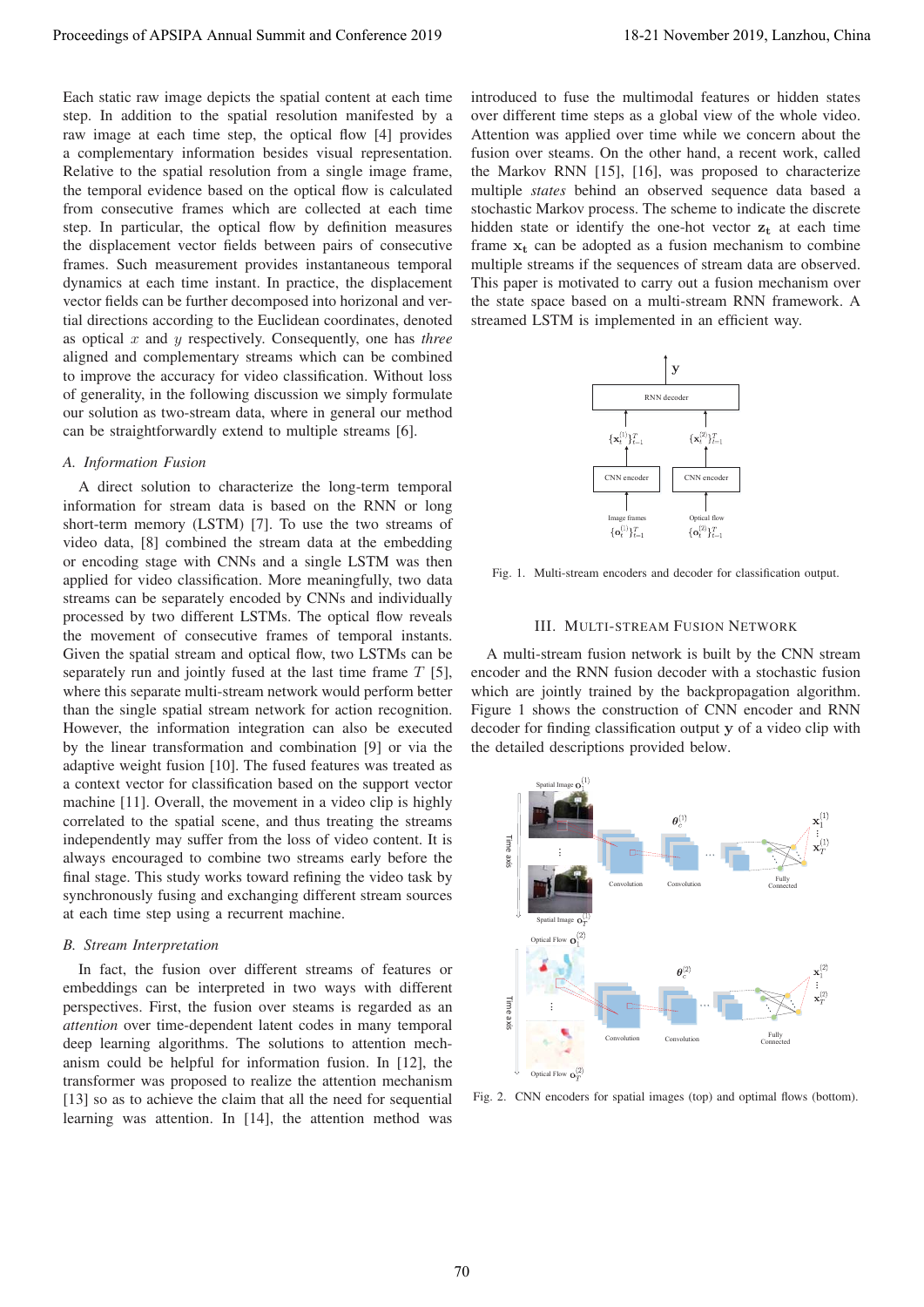# *A. CNN Stream Encoder*

An input video clip with two streams of spatial images ( $k =$ 1) and optical flows  $(k = 2)$ ,  $\{o_1^{(k)}, \ldots, o_T^{(k)}\}_{k=1}^2$  is encoded via two separate multi layer CNNs with parameters  $I\mathbf{a}^{(k)}$  12 via two separate multi-layer CNNs with parameters  $\{\boldsymbol{\theta}_c^{(k)}\}_{k=1}^2$ , as shown in Figure 2, to calculate two streams of features  ${\bf x}_1^{(k)}, \ldots, {\bf x}_T^{(k)}\}_{k=1}^2$ , such that

$$
\mathbf{x}_t^{(k)} = \text{CNN-encoder}(\mathbf{o}_t^{(k)}).
$$
 (1)

There are t time steps in a steam. The dimension of  $\mathbf{x}_t^{(k)}$  is typically smaller than that of  $\mathbf{o}_t^{(k)}$ . Extracting two complementary streams of features is beneficial to achieve a desirable performance for image recognition. Since the configuration of CNNs for finding the embedded features  $\{x_t^{(k)}\}$  at the front end also plays a crucial role for the final performance, the parameters  $\{\theta_c^{(k)}\}_{k=1}^2$  were jointly trained with the subsequent RNNs for the best performance.

## *B. RNN Fusion Decoder*

For video classification, the conventional method [5] was developed by treating the encoded features  $\{x_t^{(k)}\}$  as the observation vectors and then decoding two streams of feature vectors by using two separate RNNs or LSTMs so as to find the sequences of hidden codes  ${\bf h}_1^{(k)}, \dots, {\bf h}_T^{(k)}\}_{k=1}^2$  for spatial<br>images and optical flows. In [5], the fusion was considered images and optical flows. In [5], the fusion was considered only at the last time step  $T$  by transforming the last two hidden codes  $\{\mathbf{h}_T^{(k)}\}_{k=1}^2$  as one, *i.e.*, considering the concatenated vector

$$
\mathbf{h}_T = \left[ (\mathbf{h}_T^{(1)})^\top (\mathbf{h}_T^{(2)})^\top \right]^\top \tag{2}
$$

to derive the output prediction vectors

$$
\hat{\mathbf{y}}_T = \text{softmax}\left(\sigma(\mathbf{W}_y \mathbf{h}_T + \mathbf{b}_y)\right) \tag{3}
$$

for the final class posteriors based on a fully connected layer  $\{W_u, b_v\}$  as showed in Figure 3(a) and thus the final classification result was obtained. We also denote this solution as the *separate multi-stream RNN*, which disregarded the dependencies between two synchronous and complementary streams at each individual frames.

To strengthen the weakness presented in [5], we propose two approaches to combine two encoded streams  $\{x_t^{(1)}\}$  and  ${x<sub>t</sub><sup>(2)</sup>}$  at each time step for video classification. The first approach is called the *single combined stream RNN with multiple states* as depicted in Figure 3(b). Using this approach, two encoded vectors are concatenated at each time frame to form a single augmented vector  $\mathbf{x}_t = [(\mathbf{x}_t^{(1)})^\top (\mathbf{x}_t^{(2)})^\top]^\top$ .<br>To explore rich statistics in hybrid latent space for a se-To explore rich statistics in hybrid latent space for a sequence of augmented vectors, we allocate two latent codes  ${\bf h}_{t}^{(1)}, {\bf h}_{t}^{(2)}\}^{T}_{t=1}$  associated with two discrete states  ${\bf z}_{t} = \{z_{t}^{(k)}\}$ in a form of

$$
\mathbf{h}_t = \mathbf{z}_t \odot \left(\mathbf{h}_t^{(1)}, \mathbf{h}_t^{(2)}\right) = \sum_{k=1}^2 z_t^{(k)} \mathbf{h}_t^{(k)}, \quad \forall t \in [0, T] \quad (4)
$$

where  $z_t^{(k)} \in \{0,1\}$  and  $z_t^{(1)} + z_t^{(2)} = 1$  for all  $t \in [0,T]$ . Now where  $z_t \in \{0, 1\}$  and  $z_t + z_t = 1$  for an  $t \in [0, 1]$ . Now<br>Eq. (4) clearly indicates the stream fusion takes place over all



(b) single combined stream RNN with multiple states



(c) multi-stream RNN with stochastic fusion

Fig. 3. Architectures for different RNN decoders.

temporal moments. It is obvious that Eq. (2) of [5] is only a special case of Eq. (4) where previous *stream selections*  $z_t \equiv 0$ with  $t < T$  are not considered. In addition, it is also novelty to introduce a stochastic indicator  $z_t$ , where the details shall be provided later in Eq. (6). In the end, the fused hidden state  $h_T$ is computed to provide classification prediction by  $\hat{y}_T$  which represents the final class posteriors of a fully connected layer. After obtaining the prediction vector  $\hat{y}_T$  with the softmax activation, the cross entropy error function between posterior output  $\hat{\mathbf{y}}_T$  and true label  $\mathbf{y}_T$  over all video clips is minimized for model training. This method is comparable of running the Markov RNN [15] with Markov transition between two Markov states  ${\bf h}_t^{(1)}, {\bf h}_t^{(2)}$  at each time t using  ${\bf z}_t$ .<br>The second proposed approach called a *multi* st

The second proposed approach, called a *multi-stream RNN with stochastic fusion* illustrated in Figure 3(c), allows two separate encoded streams  ${x<sub>t</sub> \x<sub>t</sub> \x<sub>t</sub> \x<sub>t</sub> \x<sub>t-1</sub>}$  to be decoded by two separate hidden codes  $\{\mathbf{h}_t^{(k)}\}_{k=1}^2$  respectively via RNNs such that

$$
\mathbf{h}_t^{(k)} = \sigma \left( \mathbf{W}_h^{(k)} \mathbf{x}_t^{(k)} + \mathbf{U}_h^{(k)} \mathbf{h}_{t-1}^{(k)} + \mathbf{b}_h^{(k)} \right). \tag{5}
$$

Similarly, the posterior output of this approach  $\hat{\mathbf{v}}_T$  is then calculated at the final frame T. Importantly, a stochastic indicator variable  $z_t$  is drawn to attend or fuse the hidden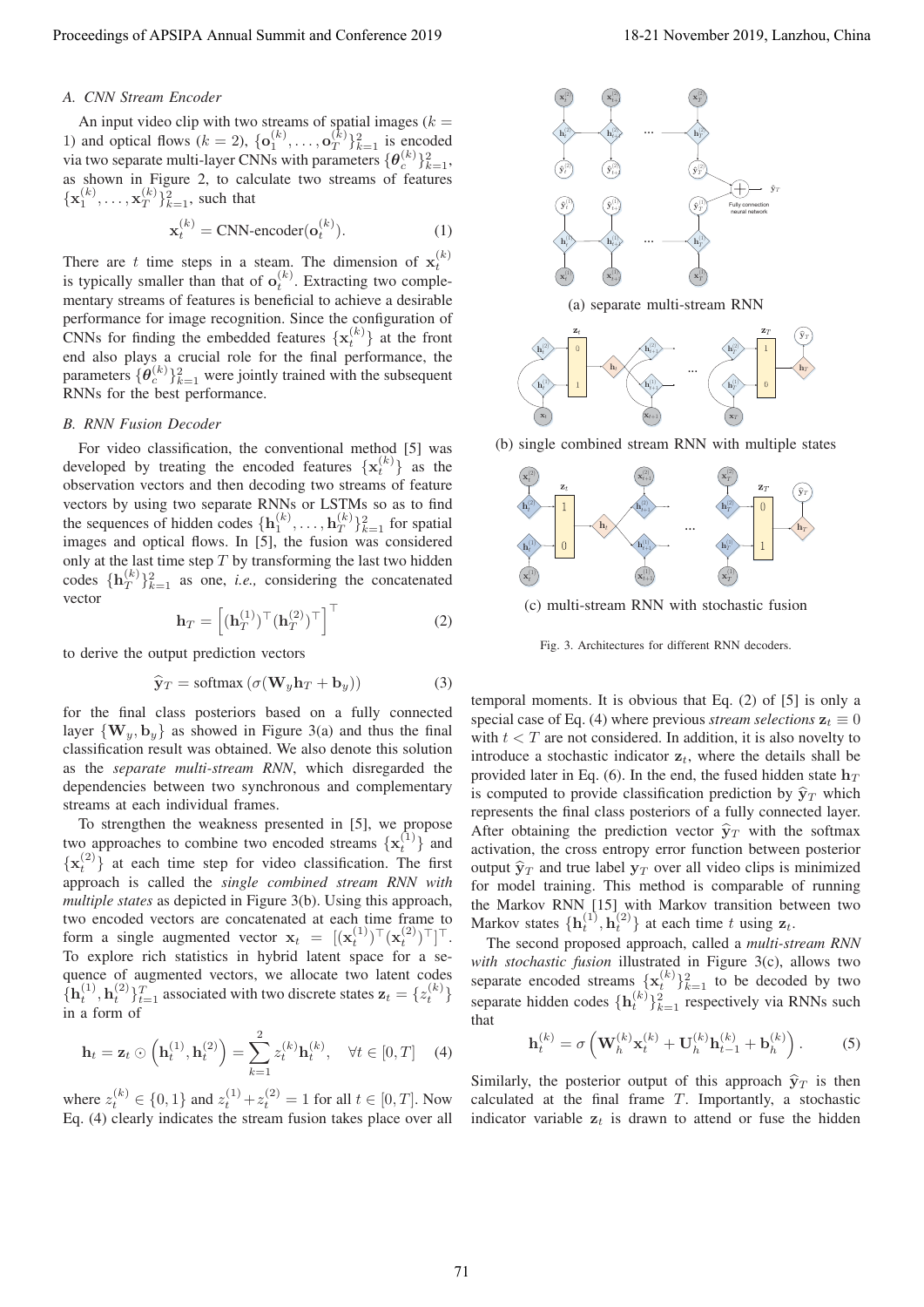codes from multiple streams based on Eq. 4 . The fusion is automatically aggregated at each time t by selecting the feature vector either from spatial image  $\mathbf{x}_t^{(1)}$  or optical flow  $\mathbf{x}_t^{(2)}$ . Such a selection can also be regarded as a kind of masking. The classification output depends on the class posterior  $\hat{\mathbf{y}}_T$ calculated by integrating the features of spatial images and optimal flows at different frames. The fusion mechanism using  $z_t$  aims to integrate different streams and select one stream at each individual time t. The sequence  $\{\mathbf{z}_t\}_{t=1}^T$  is drawn based<br>on a stochastic optimization on a stochastic optimization.

Finally, we remark that the *key difference* between the first and second approach is that in the former two hidden states  ${\bf h}_t^{(1)}, {\bf h}_t^{(2)}$  were derived by *exactly the same input* informa-<br>tion  ${\bf x} = [({\bf x}_t^{(1)})^\top ({\bf x}_t^{(2)})^\top]^\top$  of two streams combined while tion  $\mathbf{x}_t = [(\mathbf{x}_t^{(1)})^\top (\mathbf{x}_t^{(2)})^\top]^\top$  of two streams combined, while in the latter two hidden codes  $h_t^{(1)}$  and  $h_t^{(2)}$  were fed with *different encoded streams*  $\mathbf{x}_t^{(1)}$  and  $\mathbf{x}_t^{(2)}$ , respectively. Thus the first approach forces the two hidden states see the same thing, but require them to interpret differently out of the same input. The second approach has two hidden states to see different things with different contents and variations.

## *C. Stochastic Fusion and Optimization*

This study presents a stochastic fusion and optimization method where the joint log likelihood of training clips is maximized. In stochastic optimization, the random fusion variable  $z_t$  is characterized by a categorical distribution. Given the data collection consisting of video clips  $\mathbf{o}_{1:T}$  $\{\mathbf{o}_t\}_{t=1}^T$  and true classes  $\mathbf{y}_T$ , the parameters of CNN stream encoder  $\theta_c = {\theta_c^{(k)}}$  and RNN fusion decoder  $\theta_r =$ <br> $\mathbf{W}^{(k)}$   $\mathbf{U}^{(k)}$   $\mathbf{V}^{(k)}$  and  $\mathbf{W}^{(k)}$  are estimated by maximize  ${\bf\{W}}_h^{(k)}, {\bf U}_h^{(k)}, {\bf b}_h^{(k)}, {\bf W}_y, {\bf b}_y, {\bf W}_s\}$  are estimated by maximiz-<br>ing the expectation of conditional log likelihood ing the expectation of conditional log likelihood

$$
\mathbb{E}_{p_{\boldsymbol{\phi}}(\mathbf{z}_{1:T}|\mathbf{o}_{1:T})}[\log p_{\boldsymbol{\theta}}(\mathbf{y}_T|\mathbf{o}_{1:T}, \mathbf{z}_{1:T})] + \sum_{t=1}^T \mathbb{H}[p_{\boldsymbol{\phi}}(\mathbf{z}_t|\mathbf{z}_{t-1}, \mathbf{o}_t)]
$$
\n(6)

or equivalently minimizing the expectation of cross entropy error function, where  $\theta = {\theta_c, \theta_r}$ . In Eq. (6), the entropy function, denoted by H, of transition probability is imposed as a regularization term in the maximization process to encourage the exploration in learning process. The expectation with respect to the stochastic fusion mask  $z_t$  is optimized. Following [17], [18], [15], the Gumbel-softmax is introduced to tackle the non-differentiable expectation function in inference procedure due to the sampling of discrete variable  $z_t$ . The Gumbelmax trick with relaxation is employed to approximate the categorical distribution for discrete vector  $p(\mathbf{z}_t)$  based on the reparameterization

$$
\mathbf{z}_t = \text{onehot}\left(\arg\max_i\left\{(\log \pi_{tk} + g_{tk})/\tau\right\}\right) \tag{7}
$$

where  $\pi_{tk} \triangleq p(z_t^{(k)} = 1)$ ,  $\{g_{tk}\}_{k=1}^2$  are i.i.d Gumbel samples  $g_{tt} \geq G$ umbel $(0, 1)$  with zero-mean and unit-variance and  $\tau$  $g_{tk} \sim \text{Gumbel}(0, 1)$  with zero-mean and unit-variance, and  $\tau$ <br>is the temperature for relaxation. We have  $n_t$  (z, z,  $\tau$ , o,) is the temperature for relaxation. We have  $p_{\phi}(\mathbf{z}_t|\mathbf{z}_{t-1}, \mathbf{o}_t) \sim$ Categorical( $\pi_t$ ) where a logit encoder is applied to encode the categorical parameter

$$
\log(\pi_{tk}) = (\mathbf{v}^{(k)})^{\top} \sigma(\mathbf{W}[\mathbf{h}_{t-1} \mathbf{x}_t] + \mathbf{b}).
$$
 (8)

A stochastic backpropagation is fulfilled by jointly estimating CNN encoder  $\theta_c$ , RNN decoder  $\theta_r$  and combiner  $\phi$  =  $\{v^{(k)}, W, b\}$  by maximizing a differentiable objective via the Monte Carlo method [19] [20] [21] Monte Carlo method [19], [20], [21].

#### IV. EXPERIMENTS

#### *A. Experimental Setup*

UCF101 is a popular dataset for evaluation of human action recognition, which consisted of 13,320 video clips with diverse forms of camera motion and illustration from 101 action classes [10]. Each video clip has a frame rate of 25 (frames per second) with various lengths. The resolution of  $320 \times 240$  pixels was recorded. For simplicity, we only used the first 28 frames of each video as the inputs, which is the least consensus of all videos. The CNN encoder is built up by a pretrained ResNet [22] from ImageNet with final layer retrained for the encoding purpose and fixed across all stream decoders. LSTMs [3] were used for multi-stream RNN decoder. Neural network parameters  $\{\theta_c, \theta_r, \phi\}$  were jointly trained with Adam optimizer [23]. We compared three methods consisting of the separate multi-stream RNN, the single combined stream RNN with multiple states, and the multi-stream RNN with stochastic fusion. Proceedings of APSIPA Annual Summit at China 5-21 November 2019, The November 2019, China Conference 2019, The November 2019, The November 2019, The November 2019, The November 2019, The November 2019, The November 2019,



Fig. 4. Test accuracy versus learning epoch by using different methods.

## *B. Experimental Results*

Figure 4 shows the comparison of learning curves in terms of test accuracy for the first 20 epochs. The single combined stream RNN and multi-stream RNN converge much better than the separate multi-stream RNN. Table I shows the classification performance and the number of parameters used in different methods. Essentially, the training batch size was fixed at 40 and initial learning rate was set at  $10^{-3}$ . The multistream fusion RNN performs better than single stream RNN and separate multi-stream RNN. Although the multi-stream RNN achieves comparable accuracy with single combined stream RNN, the size of parameters using multi-stream RNN has been greatly reduced. The overhead of the number of parameters is moderate by using the proposed multi-stream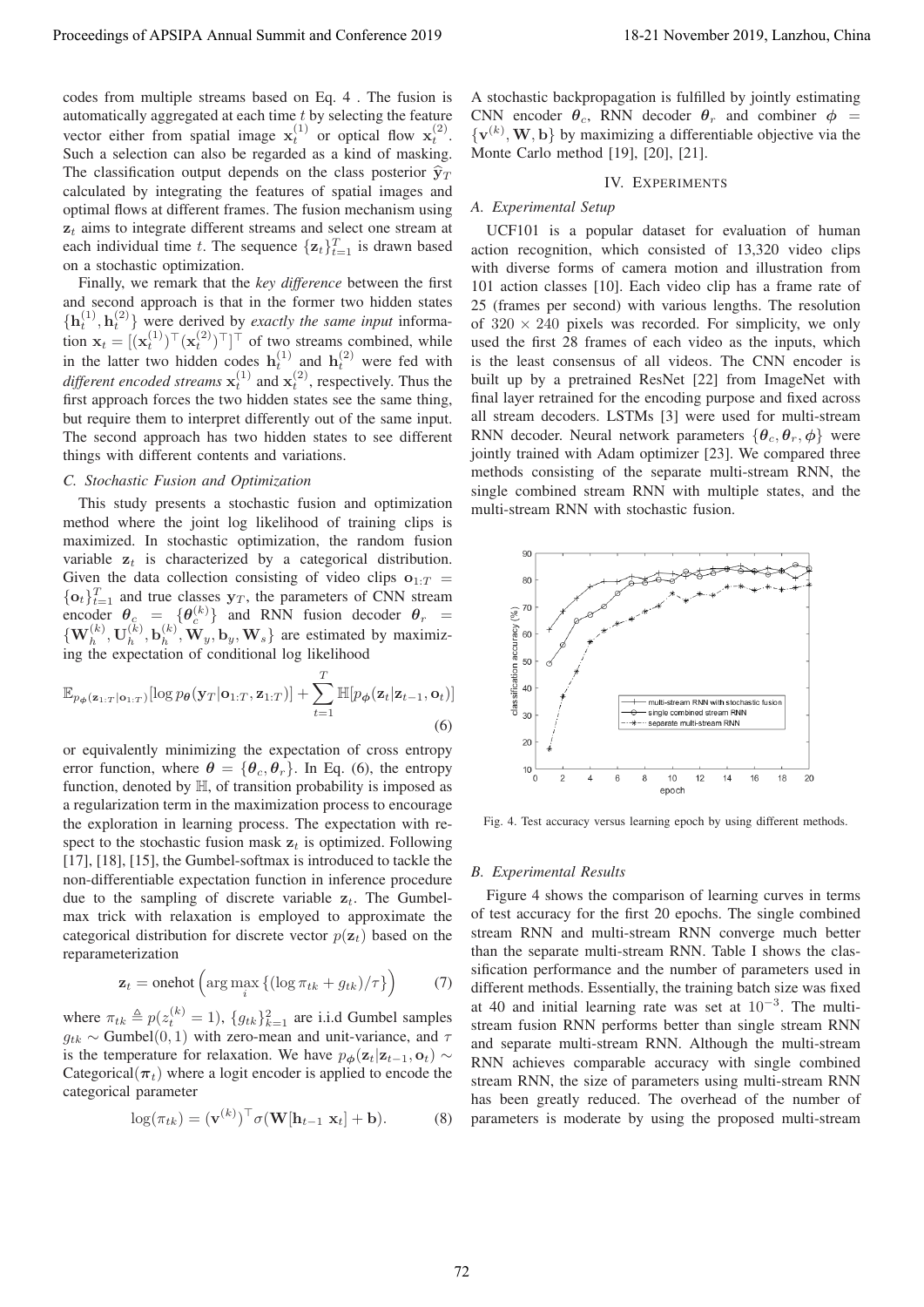RNN with stochastic fusion relative to the baseline system based on separate multi-stream RNN.

|                                      | # of params | accuracy |
|--------------------------------------|-------------|----------|
| single stream RNN                    | 0.9M        | 74.1%    |
| separate multi-stream RNN            | 1.9M        | 78.2%    |
| single combined stream RNN           | 5.5M        | 85.5%    |
| multi-stream RNN & stochastic fusion | 2.4M        | 85.7%    |

TABLE I

PARAMETER SIZE AND CLASSIFICATION ACCURACY BY USING DIFFERENT METHODS.

Table II shows the percentages of samples in different streams after the training procedure of multi-stream RNN has converged. Stochastic attention over time steps is displayed to manifest the focus of certain stream at different frames. We also had some interesting observations in certain actions. For example, Figure 5 and 6 illustrate several examples of video clips and the corresponding categorical distributions,  $p_{\phi}(\mathbf{z}_t|\mathbf{z}_{t-1}, \mathbf{o}_t)$ . In *bench press* or *soccer juggling*, since the barbell and soccer move up and down more frequently, the sampled categorical probability of optical flow in the  $y$ -axis is higher than that in other actions. We also observed similar case in jumping-related action such as *jumping jack* or *jumping rope*. On the other hand, on gymnastics such as *parallel bars* and *still rings*, the sampled categorical probabilities of optical flow x and  $y$  are comparable. As we can see, our fusion model combining multiple streams is capable of understanding the utility and meaning of different streams.

| stream     | spatial | optical x | optical |
|------------|---------|-----------|---------|
| percentage | $\%$    |           |         |
|            |         |           |         |

TABLE II PERCENTAGES OF SAMPLES IN DIFFERENT STEAMS AMONG ALL TRAINING VIDEO CLIPS.

# V. CONCLUSIONS

In this work, we have presented a new framework on multistream RNN for video classification. We explored the stochastic fusion mechanism on the hidden states of multi-stream data such that it provided a meaningful and interpretable way for fusing information. We showed the effectiveness of the proposed model on UCF101 dataset in terms of stream visualization, stream occupation, learning curve and classification accuracy. By taking the advantage of complementary information, our method outperformed the previous works with limited size of parameters. We also found interesting interpretation about how streams were utilized by peeking into the fusion weights. We deem this as a valuable direction to visualize how the information from different sources is integrated by the fusion mechanism. This method will be generalized for other type of technical data.

#### **REFERENCES**

[1] Y. LeCun, L. Bottou, Y. Bengio, and P. Haffner, "Gradient-based learning applied to document recognition," *Proceedings of the IEEE*, vol. 86, no. 11, pp. 2278–2324, 1998.



Fig. 5. Examples of video clips and their categorical probabilities.

- [2] J. L. Elman, "Finding structure in time," *Cognitive Science*, vol. 14, no. 2, pp. 179–211, 1990.
- [3] S. Hochreiter and J. Schmidhuber, "Long short-term memory," *Neural Computation*, vol. 9, no. 8, pp. 1735–1780, 1997.
- [4] B. K. P. Horn and B. G. Schunck, "Determining optical flow," *Artificial Intelligence*, vol. 17, no. 1-3, pp. 185–203, 1981.
- [5] K. Simonyan and A. Zisserman, "Two-stream convolutional networks for action recognition in videos," in *Advances in Neural Information Processing Systems*, 2014, pp. 568–576.
- [6] J.-T. Chien and C.-W. Ting, "Acoustic factor analysis for streamed hidden Markov modeling," *IEEE Transactions on Audio, Speech, and Language Processing*, vol. 17, no. 7, pp. 1279–1291, 2009.
- [7] J. Donahue, L. Anne Hendricks, S. Guadarrama, M. Rohrbach, S. Venugopalan, K. Saenko, and T. Darrell, "Long-term recurrent convolutional networks for visual recognition and description," in *Proc. of Conference on Computer Vision and Pattern Recognition*, 2015, pp. 2625–2634.
- [8] C. Feichtenhofer, A. Pinz, and A. Zisserman, "Convolutional two-stream network fusion for video action recognition," in *Proc. of Conference on Computer Vision and Pattern Recognition*, 2016, pp. 1933–1941.
- [9] M. Bouaziz, M. Morchid, R. Dufour, G. Linarès, and R. De Mori, "Parallel long short-term memory for multi-stream classification," in *Proc. of IEEE Spoken Language Technology Workshop*, 2016, pp. 218– 223.
- [10] Z. Wu, Y.-G. Jiang, X. Wang, H. Ye, X. Xue, and J. Wang, "Fusing multi-stream deep networks for video classification," *arXiv preprint arXiv:1509.06086*, 2015.